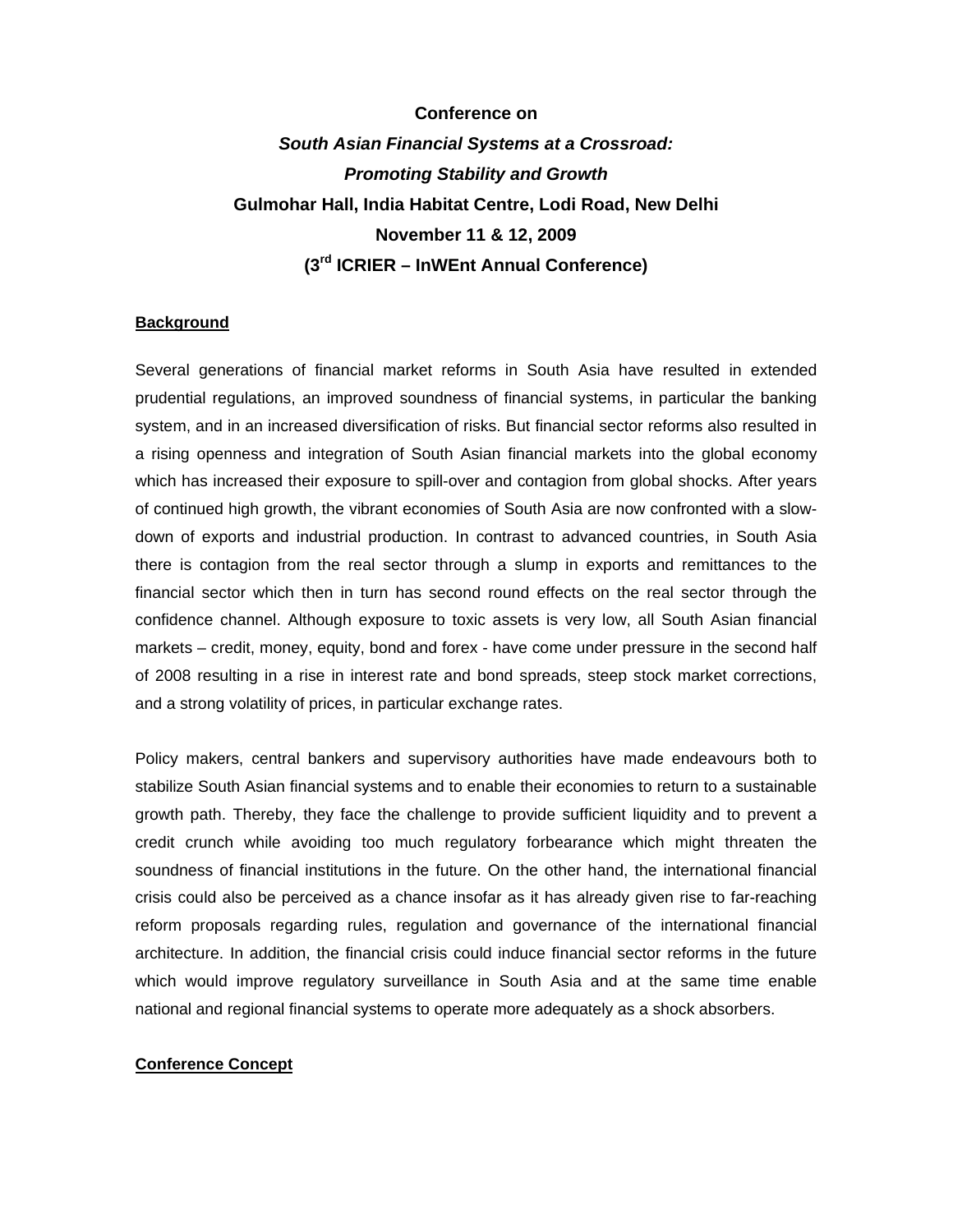The conference will analyse key issues in the South Asian financial market such as the national and global financial architecture including rules, infrastructure, and governance. Against this backdrop, the conference seeks to bring together central bankers, policy makers and financial practitioners from the region with selected representatives from international organizations and academia for a dialogue on four related sets of questions. First, what are the strengths and flaws in current financial systems and how would a new approach of judicious liberalization with more effective regulation facilitate growth with stability? Second, which institutional and regulatory infrastructure is conducive to improve regulatory surveillance and to strengthen cohesion of the financial system? Third, how could monetary policy best deal with the impacts of the global financial crisis on credit crunch, volatile exchange rates and growth? And fourth, how could the pre-crisis flaws of the international financial architecture be overcome?

To address these questions, the conference will be organised around three substantive sessions and a high level panel discussion, as below.

#### **Session 1: The Future of Financial Sector Reforms**

On first sight it does not seem an appropriate timing to envisage future financial sector reforms in the course of the current global financial turmoil; policy makers, central banks and regulators are striving to provide financial institutions with sufficient liquidity and to keep up credit flows to the real sector. But the global financial crisis can also be taken as the crucial test which part of the financial sector reforms in the past have stood firm to financial innovations and rapid deleveraging and should therefore developed further; and which part of former financial sector reforms have proved to be inadequate and thus have to be adjusted. On the other hand, one of the current major reform projects in South Asian countries is the implementation of Basel II which encourages pro-cyclical risk taking and thereby tends to accentuate boom-bust cycles. Moreover, only recently the Indian Commission on Financial Sector Reforms has presented a comprehensive report, in which it advocates a shift in paradigm towards an increased liberalization in combination with more effective regulation in contrast to the rather calibrated approach applied by policy makers and the RBI. Thus, this session would try to address the following important questions:

- 1. What are the strengths and flaws in current financial architecture in South Asian countries?
- 2. What lessons for future financial sector reforms can be drawn by the global financial crisis?
- 3. How can regulators challenge the pro-cyclical risk taking behaviour of banks to a greater extent?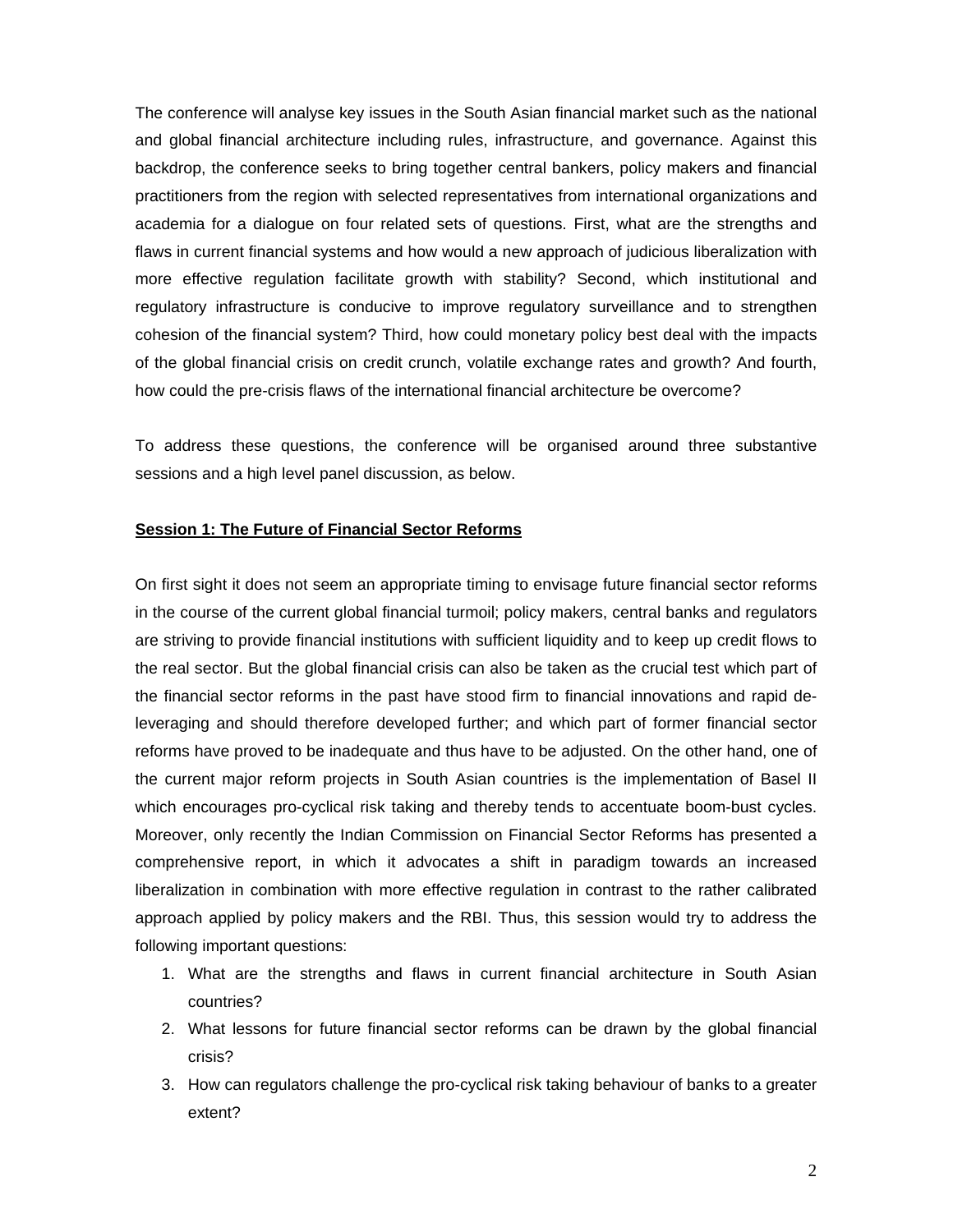## **Session 2: Strengthening Regulatory Surveillance**

On average South Asian banking systems are financially sound and well capitalised. In contrast to European financial institutions only very few South Asian banks are directly exposed to socalled toxic assets on the US mortgage market. Thus, existing regulatory surveillance seems to have served South Asian countries well. Meanwhile, several G20 countries are increasingly calling for an extension of regulators' mandate beyond micro prudential supervision of individual institutions which has proved to be insufficient. They are advocating the adoption of a macro prudential approach with which regulators should be able to identify and mitigate potential systemic threats rather earlier. Besides expanding the mandate, recommendations focus on better cooperation and increased coordination between regulators both on a national and regional level to enhance consistence and prevent regulatory arbitrage. With the Financial Sector Oversight Agency (Report of the Committee on Financial Sector Reforms appointed by the Indian Planning Commission) and the European Systemic Risk Council (de Larosière Commission appointed by the European Commission) recent proposals support an integrated regulatory structure under an apex umbrella institution in contrast to the prevailing governance system with several specialized regulatory bodies. In this context, the following questions appear to be of particular relevance:

- 1. Is there an optimal regulatory structure to promote financial stability?
- 2. How could regulatory arbitrage be prevented?
- 3. What role could the envisaged (regional) regulatory colleges play for managing systemic risks and contagion?

#### **Session 3: Monetary Policy against the Backdrop of the Global Financial Crisis**

In the current situation monetary policy in South Asian countries faces several dilemma. Net capital imports are declining due to the increasing of spreads and the drying up of international liquidity as a result of higher EME risk perception. On the other hand plummeting exports together with the slow-down in the inflow of remittances increase the current account deficit. Conventional wisdom would recommend a rise in interest rates to attract foreign funding of the deficit. However, such a monetary policy stance would tend to aggravate the credit crunch and finally erode bank solvency. Therefore several central banks practise quantitative easing complemented by reverse sterilization and increased public foreign indebtedness to provide sufficient domestic and foreign liquidity and to dampen devaluation of the exchange rate. However, injecting liquidity into the financial system might induce higher capital exports and if